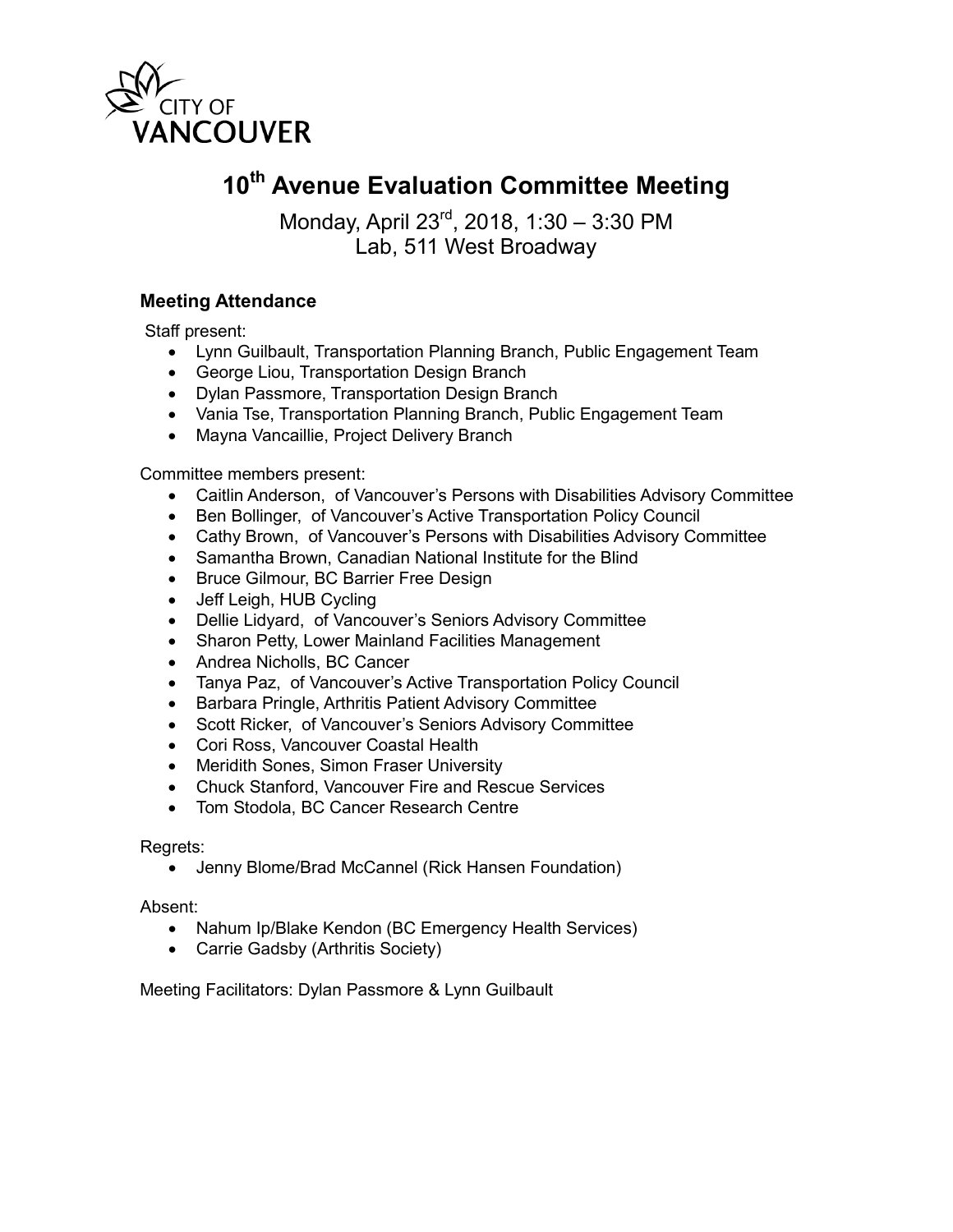| <b>Agenda Item</b>                                                                                                                                                                                                                                                                                                                                       | <b>Action</b><br><b>Required</b> |  |
|----------------------------------------------------------------------------------------------------------------------------------------------------------------------------------------------------------------------------------------------------------------------------------------------------------------------------------------------------------|----------------------------------|--|
| <b>Welcome and Introduction</b>                                                                                                                                                                                                                                                                                                                          |                                  |  |
| Facilitators reviewed the meeting's scope, followed by roundtable<br>introductions.                                                                                                                                                                                                                                                                      | N/A                              |  |
| 'The Road Travelled' on 10th Avenue                                                                                                                                                                                                                                                                                                                      |                                  |  |
| City of Vancouver staff provided a review of the project history, which lead<br>to the creation of the 10 <sup>th</sup> Avenue Evaluation Committee, clarifying that the<br>purpose of the committee is to identify the key issues that the Committee<br>would like to see monitored following implementation.                                           | N/A                              |  |
| <b>10th Avenue Construction Update</b>                                                                                                                                                                                                                                                                                                                   |                                  |  |
| City staff provided an update on construction, with the project on schedule<br>and roughly midway its 7-month timeline (completion scheduled for early<br>July). Staff reiterated that if at any time construction issues arise, to<br>please contact the 10 <sup>th</sup> Avenue project delivery team (604-829-9343 or at<br>10thAvenue@vancouver.ca). | N/A                              |  |
| <b>Evaluation Committee Meeting Logistics</b>                                                                                                                                                                                                                                                                                                            |                                  |  |
| Afternoon time slot works well for Committee members, provided they are<br>given reasonable advance notice. Staff will continue to schedule for this<br>time.                                                                                                                                                                                            | N/A                              |  |
| Staff will aim to circulate meeting minutes within a week of the Committee<br>meetings.                                                                                                                                                                                                                                                                  | City staff                       |  |
| Support for meeting at the Crossroads building. Preference for either room<br>511 (Cityscape), or the Lab Space provided the issues with room<br>acoustics (exhaust system) can be resolved for the latter.                                                                                                                                              | City staff                       |  |
| Committee members are to report back to constituents and raise issues<br>for each interest group.                                                                                                                                                                                                                                                        | N/A                              |  |
| Support for a site visit with staff and Committee members following<br>completion of Phase 1 of the 10 <sup>th</sup> Avenue project. A July date will be<br>confirmed and circulated.                                                                                                                                                                    | City staff                       |  |
| Support for the Committee to meet twice, excluding the site visit. The 6-<br>month and 1-year dates will be confirmed and circulated.                                                                                                                                                                                                                    | City staff                       |  |